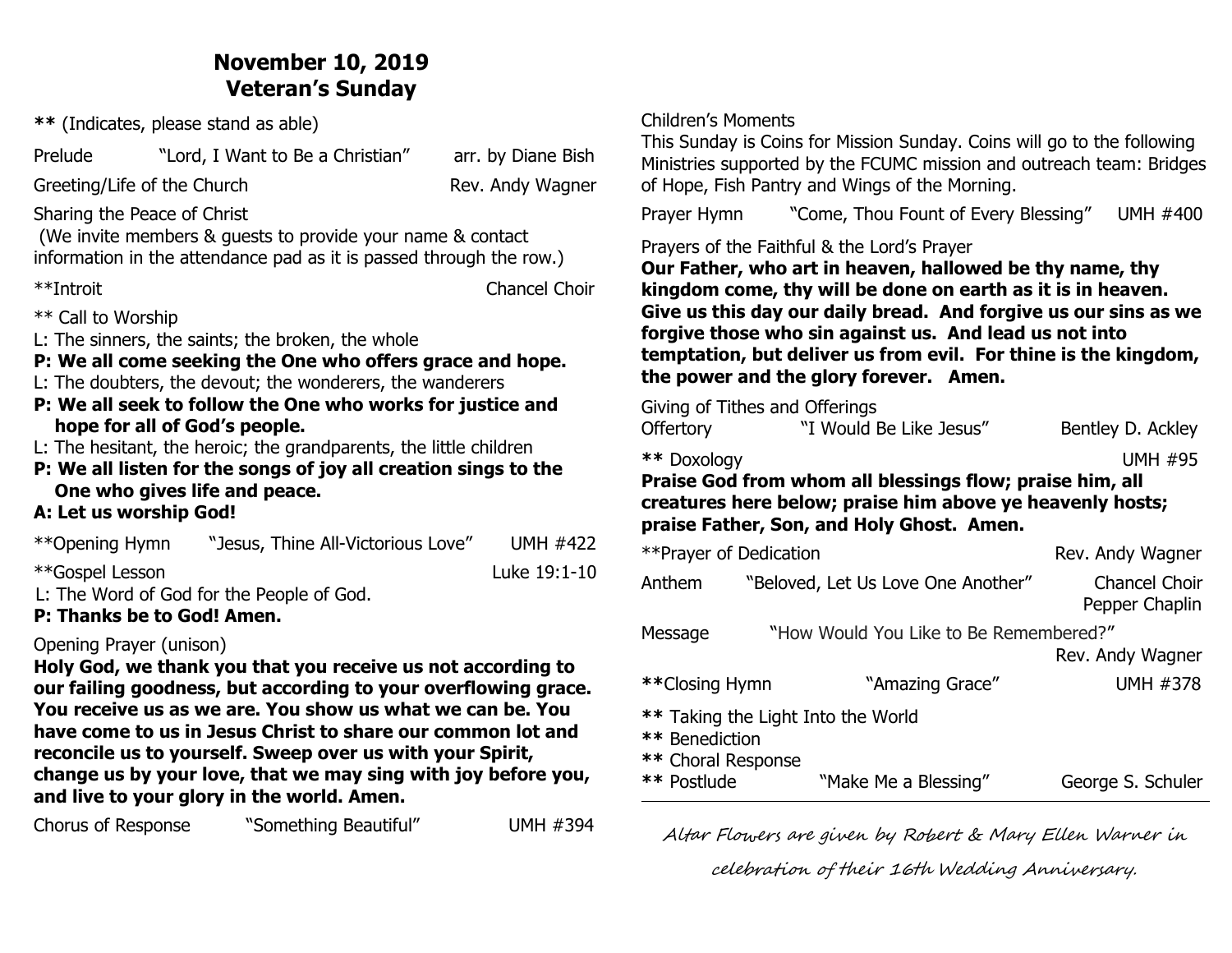| Monday          | Bible Study w/ Pastor Andy               | 2:00 pm           | Parlor                             |
|-----------------|------------------------------------------|-------------------|------------------------------------|
| 11              | <b>Blood Drive</b>                       | $2:00$ pm         | <b>FCC</b>                         |
|                 | <b>Cub Scouts</b>                        | $6:30 \text{ pm}$ | Rm 5, 11, 12, 15 A,B               |
|                 | <b>Boy Scouts</b>                        | 7:00 pm           | Rm 15 C                            |
| Tuesday         | <b>UMW Thank Offering</b>                | $1:00$ pm         | Rm 15 A & Kitchen                  |
| 12              | <b>Worship Design Team</b>               | $4:30$ pm         | Library                            |
|                 | <b>Volleyball Tryouts</b>                | $6:00 \text{ pm}$ | <b>FCC</b>                         |
|                 | <b>Girl Scouts</b>                       | $6:00 \text{ pm}$ | Rm 15 A-C, 16 A                    |
|                 | <b>Trustees</b>                          | $6:30$ pm         | Rm <sub>6</sub>                    |
| Wednesday       | DEADLINE FOR 11/17/19 BULLETIN           |                   |                                    |
| 13              | <b>Handbell Practice</b>                 | $6:15$ pm         | Music Room                         |
|                 | Lydia's Circle                           | 7:00 pm           | Parlor                             |
|                 | <b>Choir Practice</b>                    | 7:30 pm           | Sanctuary                          |
| <b>Thursday</b> | <b>Bible Study</b>                       | 10:00 am Parlor   |                                    |
| 14              | Prayer Shawl                             | 11:30 am Parlor   |                                    |
|                 | <b>Membership Care Mtg</b>               | 12:30 pm          | Rm <sub>6</sub>                    |
|                 | <b>Grief Support</b>                     | 7:00 pm           | Parlor                             |
| Friday          | <b>DEADLINE FOR DECEMBER FAITH LINKS</b> |                   |                                    |
| 15              | John Ford Memorial                       |                   | 10:00 am Sanctuary                 |
| <b>Saturday</b> |                                          |                   |                                    |
| 16              |                                          |                   |                                    |
| <b>Sunday</b>   | <b>Sunday School</b>                     |                   | 9:00 am Preschool through          |
| 17              |                                          |                   | Grade 5, Rm 12 & Grades 6-12, Rm 8 |
|                 | Fellowship & Coffee                      |                   | 10:00 am FH 15 A & B               |
|                 | Worship                                  |                   | 10:30 am Sanctuary                 |

#### **Sunday School Studies**

**Explorers** meet in Room 6, Leaders Char Lee & Cheryl Vahle study of **"30 Life Principles" by Charles F. Stanley.** 

**Double I** meet in 15C, Leader Wayne Cook study of **"30 Life Principles" by Charles F. Stanley.**

**Open Doors** meet in Parlor studying **Denominations Comparison.**

**Friends & Followers** meet in the Library, Leader is Chad Mossing will be studying **Didn't See It Coming.**

**Grades 6-12** will meet in The Edge, Leader Joyce Smith.

1

**Preschool – Grade 5** Join the children under the leadership of Betsy Murray, Karen Mossing, and Kylie Fleming for Bible Stories and activities to reinforce the Bible Story of the day.



# **Faith Community United Methodist Church "Worship Together, Grow Together, Serve Together"**

# **November 10, 2019**

Rev. Andy Wagner (937) 372-7601 ext. 13 [pastorandy@fcum.org](mailto:pastorandy@fcum.org) [www.fcum.org](http://www.fcum.org/)

Like and Follow us on Facebook @ FCUM.Xenia **We are a Stephen Ministry Congregation**

#### **Worship Team**

| <b>Ushers</b>         | Gale Adkins, Doug Wickline,<br>Paul Pinkerton, Wesley Wickline |
|-----------------------|----------------------------------------------------------------|
| Greeters              | Dick & Dolores Strous                                          |
| Liturgist             | <b>Elaine Hughes</b>                                           |
| Acolyte               | A.J. Trent & Will Mossing                                      |
| <b>Organist</b>       | <b>Carol Stewart</b>                                           |
| <b>Choir Director</b> | Jim McPeek                                                     |